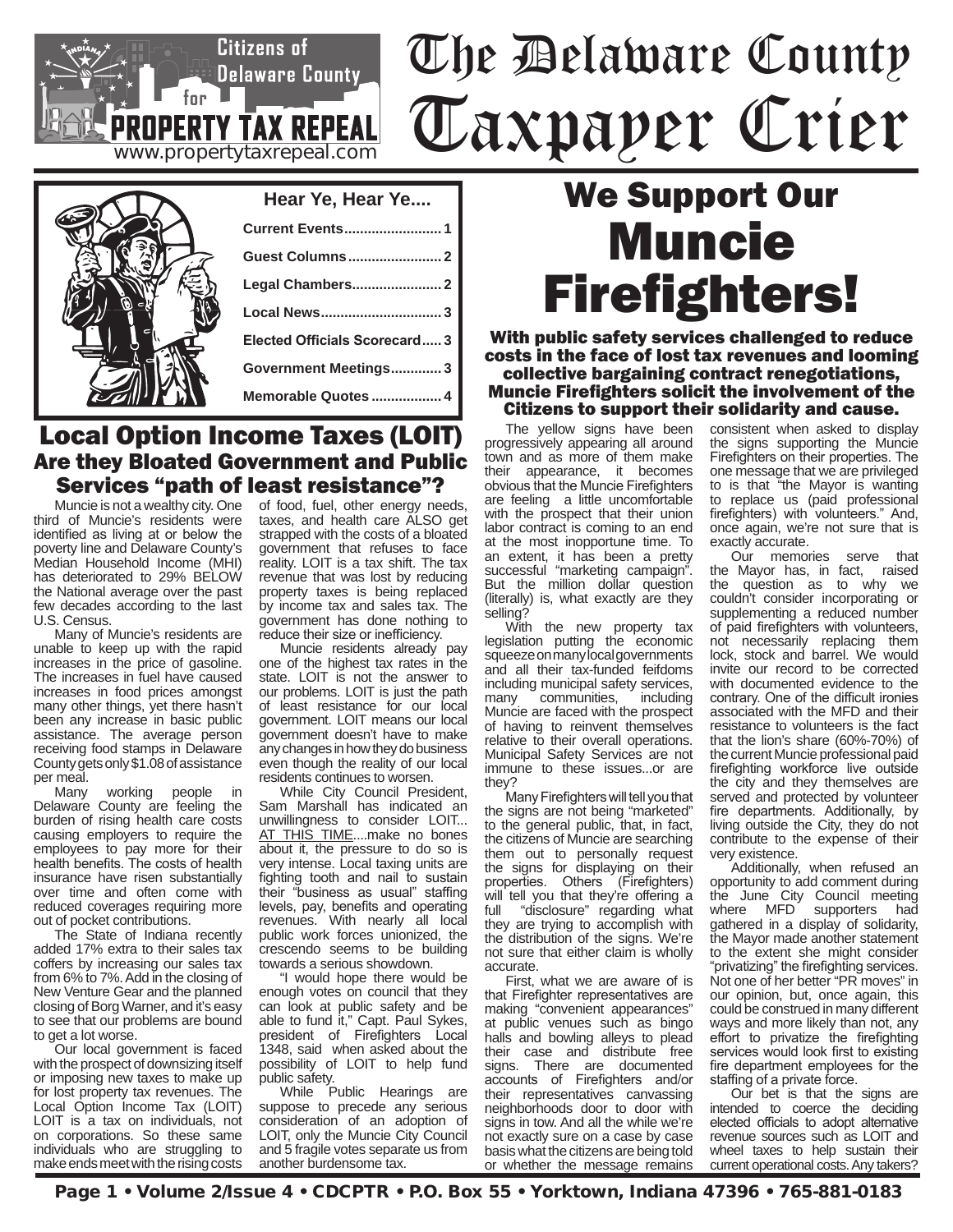# The Delaware County Taxpayer Crier

#### **Annual Budget Hearings Commence Local Taxing Districts line up to milk the "Sacred Cow"**

The annual trek to the public watering trough has begun. August and September are annually filled with one Taxing District Budget Hearing after another as all the local taxing districts move towards adopting their next year's budgets before the statutory September 30th deadline.

Required legal notices are already starting to make the newspapers with Mt. Pleasant Schools, being one of the first in line, has their public hearing scheduled for August 19, 2008, with their Adoption Hearing scheduled for September 18, 2009. If their hearing notice is any indication of things to come, then be fair forewarned there appears to be no voluntary willingness to reduce operational costs. There are excess levies being allowed in certain taxing districts budgets and in the case of Mt. Pleasant Schools they appear to be exploiting each and everyone of them. It is our understanding that local property taxes will be directly burdened by these excess levies even if the Fund was designed to be picked up by the state in HEA1001. So be the case with the \$150,000.00 excess levy to the Mt. Pleasant Schools General Fund as indicated in their public notice.<br>The tra

transitioning issues associated with the multitude of changes involved in the HEA1001 property tax legislation create issues of great confusion for everyone, especially the taxing districts themselves. Many are "rushing to notice" without fully understanding how the actual amounts of the various Funds and overall budget totals are suppose to read. The Indiana Department of Local Government Finance (DLGF) has personnel traveling around the State conducting "workshops" to educate the taxing districts regarding the changes and how to properly prepare (and publish) their 2009 budgets, but many are overly anxious to move this burdensome task forward and have initiated their 2009 budget efforts without any specific guidance. Apparently, short of timely publishing the notice as required by law, there is no penalty involved in publishing budget number errorneously.

The law that covers taxing district budgets, IC 6-1.1-17, provides for ten (10) or more taxpayers to object to a budget, tax rate, or tax levy of a political subdivision by filing an objection petition with the proper officers of the political subdivision not more than seven (7) days after the public hearing.<br>The objection petition must objection petition must specifically identify the provisions of the budget, tax rate, and tax levy to which the taxpayers object. If a petition is filed, the fiscal body of the political subdivision shall adopt with its budget a finding concerning the objections in the petition and any testimony presented at the adoption hearing.

 As has always been the case, the CDCPTR strongly urges all taxpayers to take a vested interest in their community, government and associated operations and costs by attending these hearings. If you don't like what you're hearing or seeing, don't understand and are feeling stonewalled or suspect that legal issues have been breached, review and possible redress is only ten valid signatures away.

The CDCPTR website has the previously filed objecting petitions as well as samples that can be used as templates for customizing and developing petitions objecting any taxing district's budget. Please remember that inaction is action. And the government often banks on it!

#### **CDCPTR Dunk Tank at Delaware County Fair raises \$1,000.00 for United Way of Delaware County!!**

The CDCPTR made a huge splash at the Delaware County Fair with their booth and dunk tank as they raised \$1,000.00 for the United Way of Delaware County.

Prior to the Fair, solicitations to participate in our charitable fundraising effort were made to all current public elected officials as well as important public, civic and media personalities throughout the County. Many jumped at the opportunity to participate for a good time and a great cause including; Mark Conatser, Kevin Nemyer, Steve Lindell, Bill Davis, Todd Donati, Joe Russell, Lee Ann Mengelt, Bob Wilson, Will Statom,

Matt Wagley, Tom Cannon and we're sure we've missed a few, but all were great sports. They all appeared to have had a great time and took a pretty good soaking!

Ted Baker, Candidate for District 34 of the Indiana House of Representatives was the big money maker, raising \$115.00 with his time in the "wet seat".

While the effort was very fun, exciting and satisfying, it was also a huge amount of work and as usual, the citizen volunteers did a marvelous job of working the event all week long. A huge thank you goes out to everyone that both helped and participated.

## **Legal Chambers:IC 36-1.5 Modernization: A time to be optimistic?**

The CDCPTR is extremely proud of the fact that it has led the effort to position Delaware County as the **ONLY** County in the State of Indiana with either a County Board of Tax Adjustment or an IC 36-1.5 Modernization and Reorganization Committee.

The very existence of these legal entities is the result of some extremely hard work and forward thinking by both Citizens and Elected Officials alike. The whole State of Indiana is intensely watching Delaware County in its fight for survival and attempt to make a 158 year leap in moving our government's structure out of the 19th century into the 21st.

Most recently the appointments<br>to the Modernization and Modernization Reorganization Committee were made by the Executive wings of both our City and County governments. With few exceptions, the CDCPTR is optimistic regarding the members and their qualifications to serve the

#### best interests of the County and City as a whole. The Members are:

Mayor McShurley's appointments: **Jim Gooden, Eric Kelly, and Gary Addison**.

#### Delaware County Commissioners appointments: **Valerie Alexander, Dave Robertson and Mike Whited**.

For many, most being either employed, appointed or elected to public service, this is a rather intimidating and apprehensive period. That's understandable. But what needs to happen at this point is that all governing bodies to be cooperative, supportive and remain optimistic that the end result will be a greatly improved, more efficient and marketable area to live and prosper.

Any individual or unit of government running resistant to or trying to undermine this effort would be tantamount to a petulant child who fouls their own bedding to get even for being sent to their room.

### **Don't count on your property tax relief until it's made permanent!**

Most **homesteaded** Delaware County property taxpayers will receive their tax statements over the next 60 days and will undoubtedly be overjoyed at the reductions in the amounts requested relative to what they experienced last year.

It should be specifically noted that this will occur to owner occupied, **homesteaded**, properties only. Those that lease will get an increase in their "renters deduction" that will allow them to further reduce their Indiana taxable income for a modest savings as well. The commercial and residential rental owners have been made the "sacrificial lambs" of the new legislation and will again see substantial increases in their taxes until the caps are phased in.

While this is a really good thing for homeowners, it is very important to note that it is the direct result of a one time influx of increased property tax credits, if for no other reason, designed to try and make right the terrible wrongs that occurred in 2007.

The timing of this "windfall" to most permanent residents and consequently the VOTERS in a very important election year is undoubtedly very "convenient" for incumbents seeking re-election. Furthermore, beyond this year (AND THE ELECTIONS!) as the property tax caps are phased in, all these property tax credits and most other credits such as the homestead are **phased out**. All this is being done

under the pretense that the property tax caps will be made permanent and protected by law with an Indiana Constitutional Amendment.

**But hold the boat!** The fact is that none of this "permanent" protection has been enacted yet! That's right, in one fell swoop all that has been given can be taken away!

Even after already increasing our sales taxes by 17% (6% to 7% is a 17% hike folks), and tapping various other resources, to bring a "shot of relief" in 2008, if the Indiana General Assembly does not pass for a second time an identical reading of the property tax cap Constitutional Amendment Legislation, SJR1, it will fail to go on the ballot and subsequently into law.

**Already legislators across the state are trying to dodge officially stating their position on this issue including our very own Senator Sue Errington. Senator Errington as well as many others are now indicating that they may not be supportive of a second reading of SJR1!**

**The CDCPTR very strongly recommends and urges that you contact your State Representatives and Senators, NOW! If they're trying to renege upon their previous positions, and won't support the second reading of SJR1, in the 2009 Session, that will permanently protect the taxpayers from the abomination of last year, they need to be voted out of office!!**

Page 2 • Volume 2/Issue 4 • CDCPTR • P.O. Box 55 • Yorktown, Indiana 47396 • 765-881-0183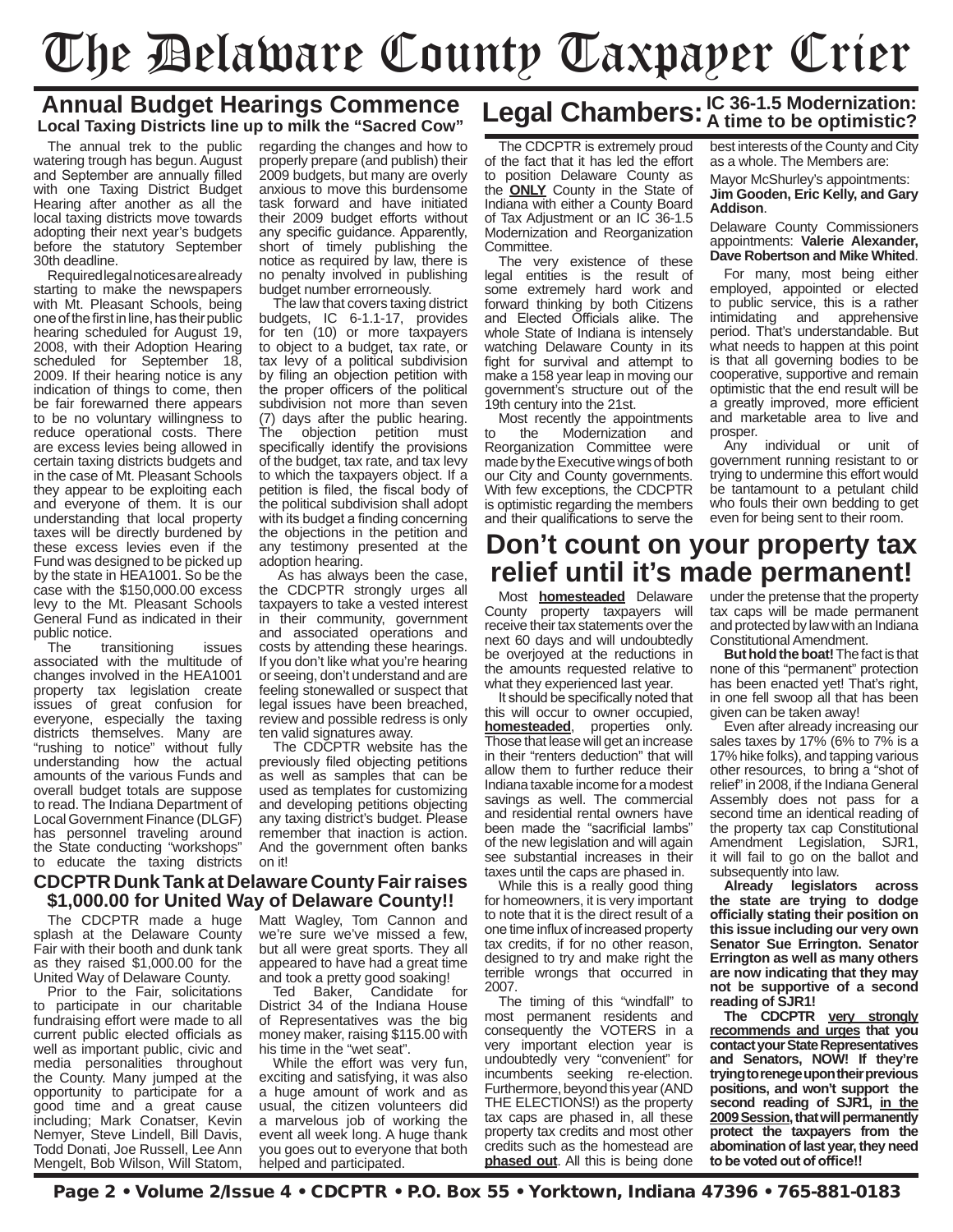# The Delaware County Taxpayer Crier



### **Muncie CDCPTR 4-Corners Community Update scheduled on August 16th at Taste of the South Restaurant at Hoyt Avenue and Cornbread Road.**

The first three CDCPTR Community Updates turned out to great events for local citizens to interact personally with their elected State Legislators and learn some of the details associated with the new property tax legislation, HB1001.

The first event, held on April 26th at Delta High School auditorium, featured Indiana House District 33 Representative Bill Davis who was extremely well prepared as to the most important issues regarding the property tax reform.

The second event was held at the Mill Street Inn in Gaston the following Saturday, May 3rd. The banquet room was packed to capacity as nearly 50 people showed up to hear Indiana House District 35 Representative Jack Lutz speak to his insights of the legislation and answer citizen's questions.

The third event held in Yorktown on June 28th at Osborn's Country Kitchen, like Gaston, played to a full house. Although scheduled for 2 hours, the public and Legislators hung out for long afterwards to exchange concerns and information.

The fourth event is now on the schedule for August 16th at Taste of the South Restaurant in Muncie. Currently, both Indiana Senate District 26 Senator Sue Errington as well as Indiana House District 34 Representative Dennis Tyler are scheduled to be on hand. Although questions, concerns and information relative to HEA1001 will still be addressed, the focus of discussions will be directed towards Local Option Income Taxes as well as ongoing property tax assessment and appeal issues. CDCPTR will also update you on their efforts and answer questions as well. Hope to see you there!

**MARK YOUR CALENDARS!!! CDCPTR's 2008 General Election Candidate Forum is scheduled for October 30, 2008 at 6:30 pm at the Cornerstone Center for the Arts! You won't want miss this one!**

**Important Government Meetings Schedule**

Please plan on attending at least some of these meetings! Cut this schedule out and place it where you can't forget!

Monday, 8/4/08 @ 9:30 am: Del. Co. Commissioners Meeting Commissioners Court, Room 309 County Building, Muncie, IN

Monday, 8/4/08 @ 7:30 pm: Muncie City Council Meeting (Public meetings and special meetings may begin earlier) City Hall Courtroom Muncie City Hall

Tuesday, 8/12/08 @ 6:30 pm: Muncie Schools Board Meeting MCS Administration Building 2501 N. Oakwood Avenue, Muncie, IN

Monday, 8/18/08 @ 6:30 pm: Del. Co. Commissioners Meeting Yorktown High School Auditorium Yorktown, Indiana

Tuesday, 8/26/08 @ 9:00 am: Delaware County Council Meeting Commissioners Court, Room 309 County Building, Muncie, IN

Tuesday, 8/26/08 @ 6:30 pm: Muncie Schools Board Meeting MCS Administration Building 2501 N. Oakwood Avenue, Muncie, IN

Tuesday, 9/2/08 @ 9:30 am: Del. Co. Commissioners Meeting Commissioners Court, Room 309 County Building, Muncie, IN

Monday, 9/8/08 @ 7:30 pm: Muncie City Council Meeting (Public meetings and special meetings may begin earlier) City Hall Courtroom Muncie City Hall

Tuesday, 9/9/08 @ 6:30 pm: Muncie Schools Board Meeting MCS Administration Building 2501 N. Oakwood Avenue, Muncie, IN

Monday, 9/15/08 @ 9:30 am: Del. Co. Commissioners Meeting Commissioners Court, Room 309 County Building, Muncie, IN

Tuesday, 9/23/08 @ 9:00 am: Delaware County Council Meeting Commissioners Court, Room 309 County Building, Muncie, IN

Tuesday, 9/23/08 @ 6:30 pm: Muncie Schools Board Meeting MCS Administration Building 2501 N. Oakwood Avenue, Muncie, IN

Monday, 10/6/08 @ 9:30 am: Del. Co. Commissioners Meeting Commissioners Court, Room 309 County Building, Muncie, IN

Monday, 10/6/08 @ 7:30 pm: Muncie City Council Meeting (Public meetings and special meetings may begin earlier) City Hall Courtroom Muncie City Hall

Tuesday, 10/14/08 @ 6:30 pm: Muncie Schools Board Meeting MCS Administration Building 2501 N. Oakwood Avenue, Muncie, IN

Monday, 10/20/08 @ 6:30 pm: Del. Co. Commissioners Meeting Cowan Schools Cowan, IN

Page 3 • Volume 2/Issue 4 • CDCPTR • P.O. Box 55 • Yorktown, Indiana 47396 • 765-881-0183